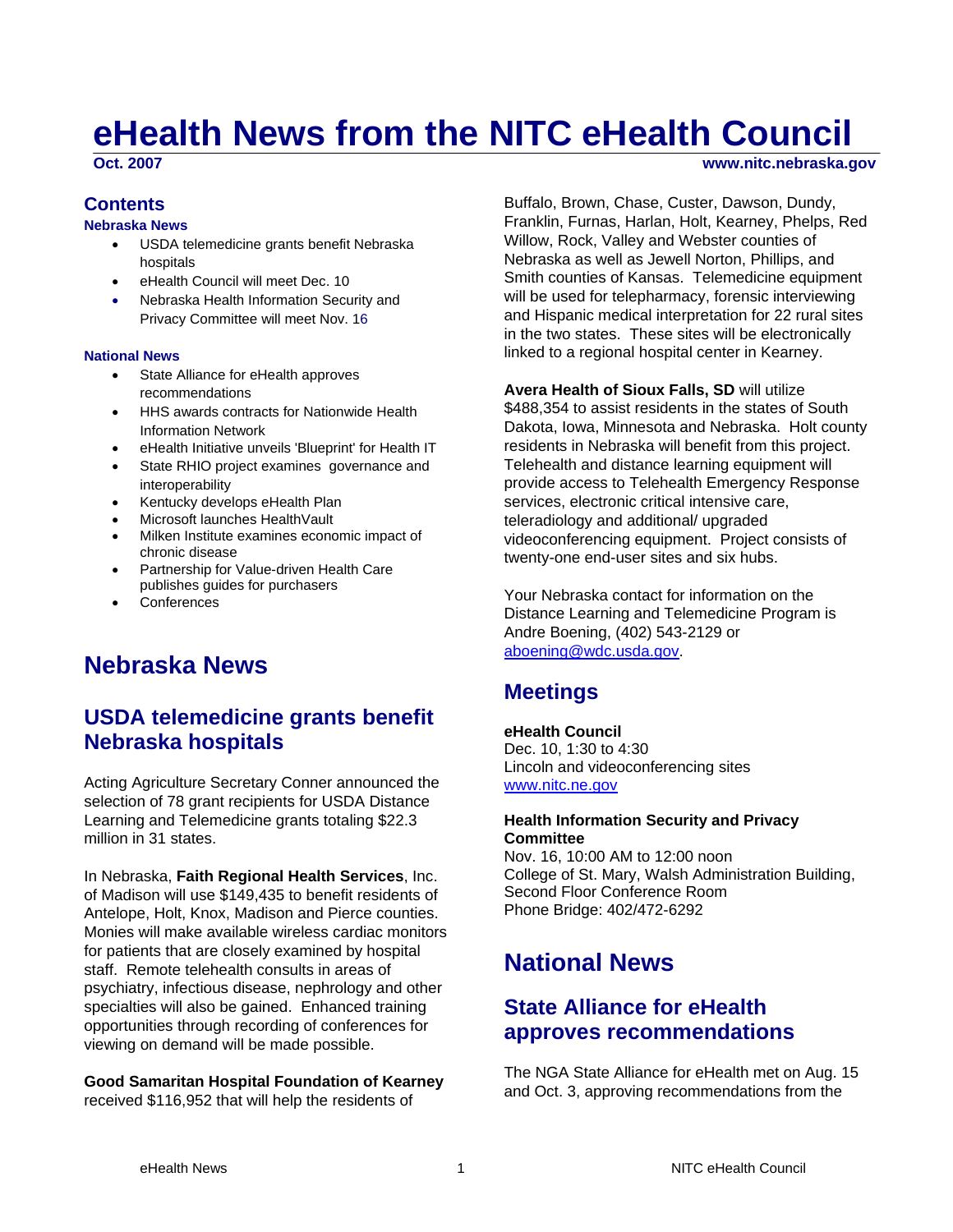Allliance's three taskforces. The recommendations from the taskforce reports follow.

### **Health Information Protection Taskforce Report (August 15)**

**Recommendation 1.0:** The State Alliance should encourage states to recognize the certification of newly acquired electronic health record (EHR) applications and network components by the Certification Commission for Health Information Technology (CCHIT) or other certification body designated by the Secretary of the U.S. Department of Health and Human Services.

**Recommendation 1.1:** The State Alliance should encourage the President to call on the Secretary of the U.S. Department of Health and Human Services to designate a single, national certification body (such as CCHIT) for use by all relevant federal agencies, and require product and network certification for participants in all federally funded programs, grants, and contracts for newly acquired products or network components.

**Recommendation 1.2:** The State Alliance should encourage states to become engaged and provide input into the certification process by supporting the participation of State Chief Information Officers (CIOs), public program CIOs and state health IT coordinators (or equivalent-level personnel) in the CCHIT, HITSP, or similar federally-endorsed activities in order to ensure that the state perspective is incorporated, and to ensure applicability of the requirements in the state environment.

**Recommendation 2.0**: The State Alliance should encourage states to continue to (1) educate leaders of the executive and legislative branches on the importance of interstate alignment of privacy protections and (2) sustain efforts through financial and political support or other means, to reduce the variability of state privacy requirements within and across states, in a manner that ensures appropriate consumer protections are in place.

**Recommendation 2.1:** The State Alliance should call on the Executive Branch of the federal government to work with the Alliance to identify challenges in current federal statutory and regulatory requirements (such as HIPAA, FERPA, 45 CFR Part 2, Federal Medicaid regulations, CLIA, etc.) and create mutually acceptable solutions that would allow for alignment of these

requirements as they relate to the privacy and security of health information and health information exchange.

The report is available at [http://www.nga.org/Files/pdf/0708EHEALTHREPORT.PDF.](http://www.nga.org/Files/pdf/0708EHEALTHREPORT.PDF)

### **First Health Care Practice Taskforce Report (August 15)**

**Recommendation 1.1**: The State Alliance for e-Health should recommend that state medical, nursing, and pharmacy boards work to implement online licensure applications.

**Recommendation 1.2:** The State Alliance for e-Health should recommend that all state nursing and pharmacy boards develop common core licensure application forms, and state medical boards adopt the [Federation of State Medical Board's] Common Licensure Application Form (CLAF). Individual states may include state specific requirements.

The report is available at [http://www.nga.org/files/pdf/0708EHEALTHHCPREPORT.PDF.](http://www.nga.org/files/pdf/0708EHEALTHHCPREPORT.PDF)

### **Second Health Care Practice Taskforce Report (Oct. 3)**

**Recommendation 1.3:** The State Alliance should recommend that each health care professional board (e.g., nursing, medicine, pharmacy) develop, with its counterparts in other states, a nationwide core set of credentialing requirements that their respective health professionals would have to meet in order to obtain a license. Individual states may include state specific requirements in addition to the core requirements.

**Recommendation 1.4**: In order to reduce and/or eliminate the need for repeated primary source verification, the State Alliance for e-Health should recommend the governors require their medical, pharmacy, and nursing regulatory boards utilize a single centrally coordinated credentials verification organization (CVO) for each profession to conduct the primary source one-time only verification of license applicants' static credentials (e.g. professional school graduation) and update and maintain the verification of dynamic credentials (e.g. licensure status).

**Recommendation 1.5**: The State Alliance should recommend that all state boards require that applicants for initial professional state licensure must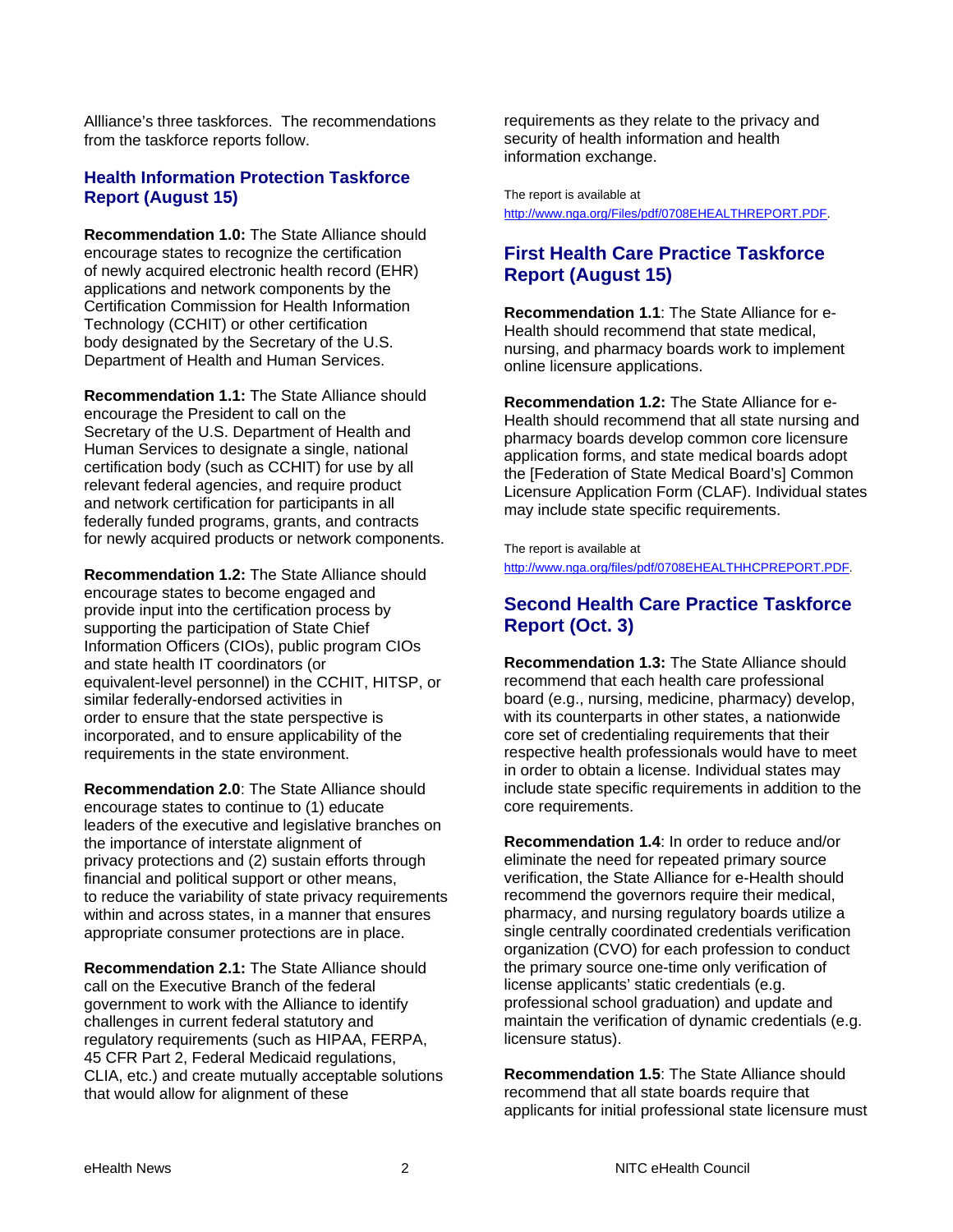undergo state and federal criminal background checks prior to obtaining a license. These background checks may be conducted periodically thereafter.

**Recommendation 1.6:** The State Alliance should recommend that all Health Care Practice Taskforce recommendations, as applicable, be used as a model for other licensed health care professionals, (e.g. physical therapists) contingent upon verification that there are no unique requirements applicable to those professions.

#### The report is available at

<http://www.nga.org/Files/pdf/0710EHEALTHHCPREPORT.PDF>.

### **Health Information Communication and Data Exchange Taskforce Report (Oct. 3)**

**Recommendation 1.0 (Approved in principal, will** 

**be reworked):** The State Alliance should direct NGA to provide states guidance for the development of executive orders and direct NCSL to provide guidance related to legislation. Relative to public programs, components should, at a minimum, include:

- A set of specific objectives for Medicaid/SCHIP participation in eHIE, particularly as it relates to quality, transparency, and cost containment;
- Procedures for designing an eHIE roadmap;
- Indemnity;
- Requirement that all state agencies adopt and utilize interoperable HIT;
- Consumer protections to ensure appropriate access to health data;
- Commitment to inclusiveness and diversity in eHIE activities amongst health care providers, payers, and consumers; and
- State procurement rules that enable fair and flexible innovations, require the adoption of interoperable HIT applications, and align with any state-wide eHIE/HIT policies.

**Recommendation 2.0:** Each state should develop or adopt a vision for state eHIE that leverages existing and planned public and private eHIE efforts and outline an eHIE roadmap by the end of 2008 that must be implemented by 2014. Components of the roadmap should, at the least, include how the state plans to (1) organize the implementation of eHIE in the state; (2) engage diverse stakeholders, including consumers, providers and payers; (3) develop and test exchange architectures incorporating existing and approved standards; (4)

build financial, political support, and legislative authority for eHIE development; (5) ensure consumer protections are in place; (6) train and sustain an eHIE-capable workforce; and (7) enable intrastate collaboration and data exchange.

**Recommendation 2.1(Approved in principal, will be reworked):** In close coordination with ONC and other federal agencies (e.g. CMS), NGA should play a leadership role on behalf of all governors to facilitate the coordination of individual state roadmaps in the context of a national interstate eHIE strategy.

**Recommendation 3.0:** Governors should designate a single authority for the state to coordinate state government based eHIE implementation activities and work, in collaboration, with public/private eHIE efforts.

**Recommendation 4.0:** Governors and state legislatures should align to establish flexible financial mechanisms to support and ensure sustainable eHIE.

**Recommendation 5.0:** To successfully implement HIT and eHIE initiatives and to adopt MITA, state Medicaid agencies will require new technology, project management, policy, legal, consumer protection and programmatic competency development. Therefore, states should fund greater development of technical assistance resources for state Medicaid/SCHIP and information technology agencies to build workforce competency for eHIE.

**Recommendation 6.0:** State Medicaid agencies implementing electronic health record systems in the Medicaid program, should implement a standardsbased personal health record function that is portable and includes appropriate privacy and other consumer protections. When available, state Medicaid programs should require use of certified electronic health records and networks with standards-based information exchange capabilities.

**Recommendation 6.1:** State Medicaid agencies should ensure portable, private and secure access to personal health information to their enrollees through HIT systems such as personal health records. The State Alliance should encourage states to provide human and financial resources to develop cultural and linguistic competency required to engage diverse Medicaid/SCHIP enrollees.

**Recommendation 7.0:** State Medicaid agencies should implement incentive programs and, or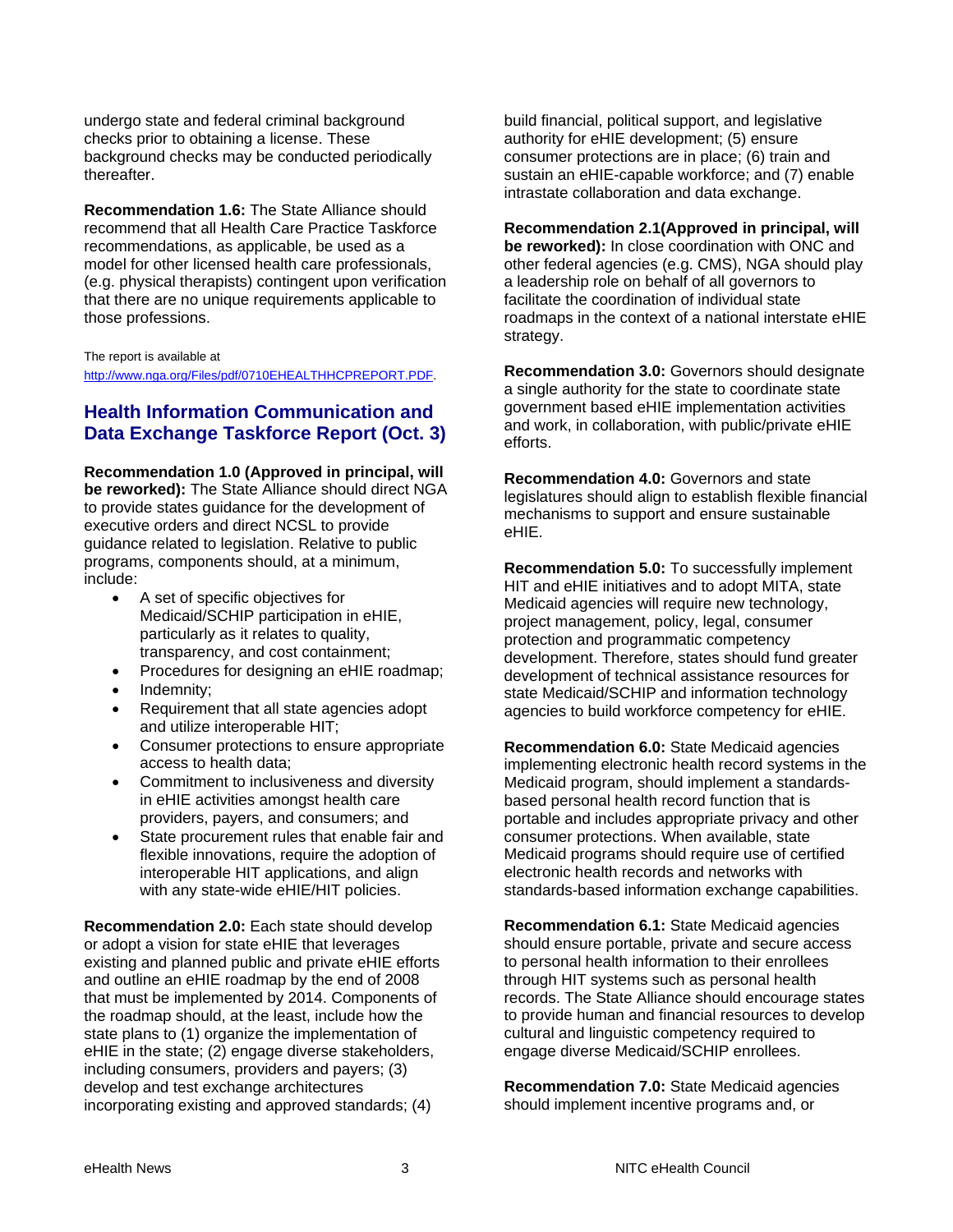reimbursement policies such as pay for participation, rate adjustment, case management, and quality pay for performance that will encourage provider adoption and use of HIT systems and participation in eHIE.

The report is available at <http://www.nga.org/Files/pdf/0710EHEALTHHICDEREPORT.PDF>.

## **HHS awards contracts for Nationwide Health Information Network**

HHS Secretary Mike Leavitt announced the award of contracts totaling \$22.5 million to nine health information exchanges (HIEs) to begin trial implementations of the Nationwide Health Information Network (NHIN). These contracts will create a secure foundation for basic health information exchange between select HIEs upon which more complex functions will be possible over time.

Awardees include the following organizations, representing broad-based state and regional health information exchanges:

- CareSpark -- Tricities region of Eastern Tennessee and Southwestern Virginia
- Delaware Health Information Network -- Delaware
- Indiana University -- Indianapolis metroplex
- Long Beach Network for Health -- Long Beach and Los Angeles, California
- Lovelace Clinic Foundation -- New Mexico
- MedVirginia -- Central Virginia
- New York eHealth Collaborative -- New York
- North Carolina Healthcare Information and Communications Alliance, Inc. -- North Carolina
- West Virginia Health Information Network -- West Virginia

These contractors will participate in the NHIN Cooperative -- a collaborative to test and demonstrate the exchange of private and secure health information among providers, patients and other health care stakeholders.

HHS' Centers for Disease Control and Prevention is expected to announce contract awards in December, 2007, that will complement these efforts to further develop the NHIN. This joint work will ensure that health information exchanges using the

NHIN infrastructure can support the communitybased activities of public health agencies.

Interim NHIN results will be shared through three public forums and other public demonstrations of real-time information exchange at the end of the first contract year (September 2008).

More details on these contracts are available at [http://www.hhs.gov/healthit.](http://www.hhs.gov/healthit)

## **eHealth Initiative unveils 'Blueprint' for Health IT**

The eHealth Initiative released a consensus report on how the use of IT can enhance health care, The report, called "eHealth Initiative Blueprint: Building Consensus for Common Action," makes recommendations in five key areas:

- Engaging consumers;
- Transforming health care delivery;
- Boosting population health;
- Aligning financial and other incentives; and
- Ensuring privacy, security and confidentiality.

The report is available at [http://www.ehealthinitiative.org/blueprint/.](http://www.ehealthinitiative.org/blueprint/)

### **State RHIO project examines governance and interoperability**

The State Level Health Information Exchange Consensus Project has published a new preliminary report, *State Level Health Information Exchange: Roles in Ensuring Governance and Advancing Interoperability*. The report contains the following recommendations:

- 1. Standards and associated qualification criteria and methods for accrediting HIE entities should be developed related to both of the two primary organizational roles (governance and technical operations).
- 2. Each state should support and participate in a single state-level public-private entity that takes on a distinct state-level HIE governance role, affording it recognition and authority as appropriate, and enabling it to receive particular types of financial and nonfinancial benefits.
- 3. The state-level HIE governance role must include consensus-based implementation of HIE policies and practices, particularly related to